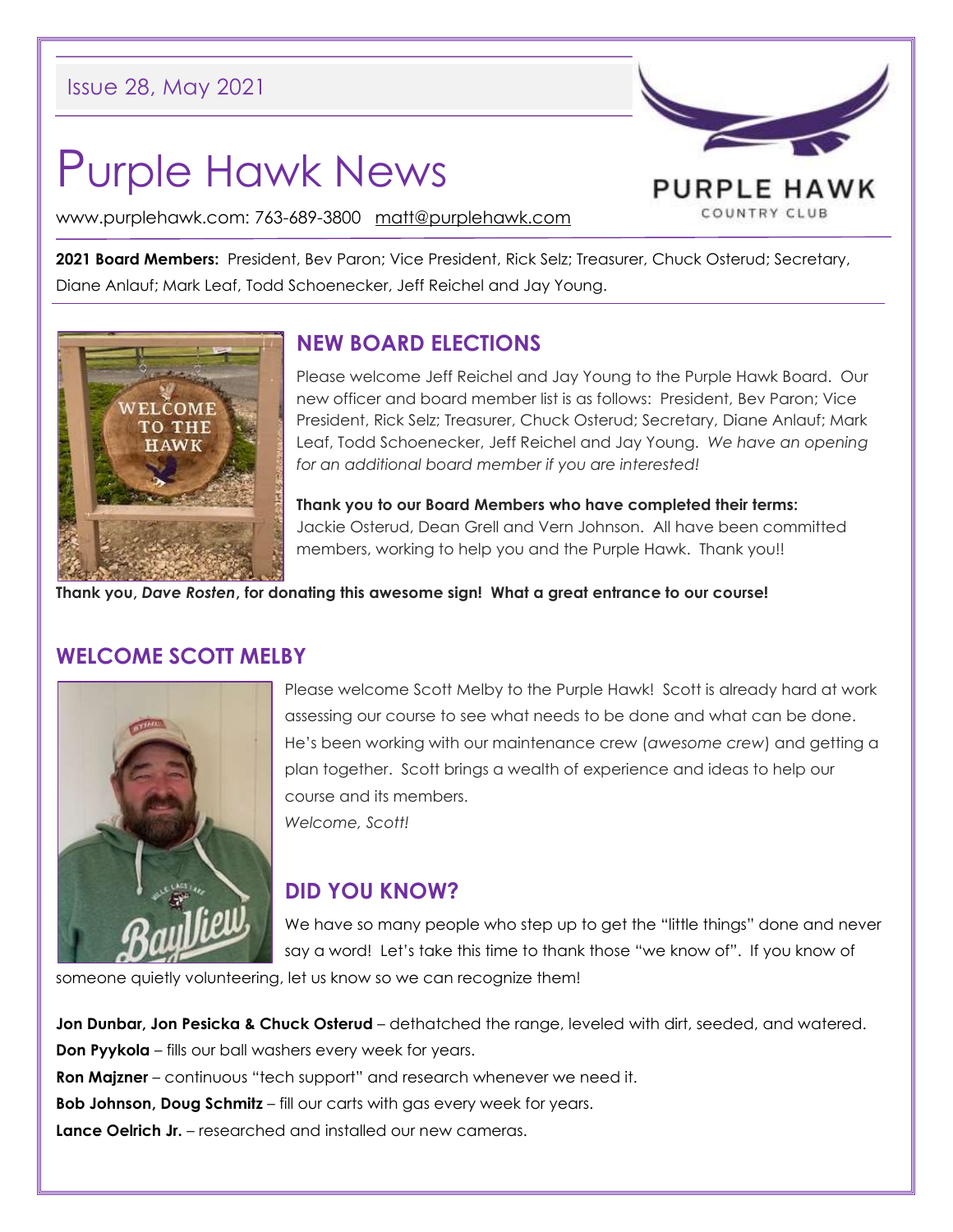## **JON SWANSON MEMORIAL**

The Jon Swanson Memorial Scoreboard planning is in full swing! Thank you to Joel Grams for working on the plans and options available to us. When we have a finalized layout or plan picture of the scoreboard, we will share it with everyone. The group working on the plan includes Joel Grams, Chuck Osterud, Steve Kast, Terri Kast, Diane Anlauf, Mark Leaf, Matt Grell and Bev Paron. Feel free to ask any of us what's happening.

# **JUNIOR GOLF FOUNDATION**

We have a great team working on the Purple Hawk Jr. Golf Foundation! The current board members are Steve Kast, Chuck Osterud, Joel Lund, Joe Washleski, Scott Westman, Lauren Kiesz and Matt Grell. More than \$12,000 has been donated by businesses, groups, and individuals, at the time of this newsletter. *What a generous community we have!* When we have a final list of 2021 donations, we will get that information out to you. We have also *more than doubled* our enrollment in the junior camps provided at the Hawk!

# **FLOCK TO THE HAWK**



It's here! The 4<sup>th</sup> Annual Flock to the Hawk course fundraiser! **When: Saturday June 26 @ 10am (shotgun) What's needed:** YOU and a TEAM! Spread the word! **Who can help:** Anyone! We need volunteers for hole events, volunteers to sell tickets during the event and volunteers to be around to run for Matt. If you have an interest in

volunteering, please contact Matt in the Pro Shop. There will be flyers posted around the Pro Shop and at the bar area for detailed information.

**What does the fund raiser money go toward?** We have a list a mile long for the course and equipment. At the "top" of page 1. . . is a new Lift in the maintenance shed for easier access to maintain our equipment. A sprayer for chemicals is needed not only to save money but to have a better application to the grass. Sand Traps . . . I know, you've heard that forever! Yes, we want to try fixing one hole first, #18 traps by the green, to test out a different type of sand that is also *somewhat* affordable. Those are the top three right now, but as most of you are aware, these things are expensive! This fundraiser is our main event to improve our course. Improve the equipment life, *need a lift*. Improve the grass, *need a sprayer*, improve the sand, *need new sand* that works with our environment of a sand/clay ground.

**What if I will be out of town and can't help?** Well we have the answer for you . . . **DONATE!!!** This is a memberowned course that would appreciate any amount of donation! Non-members enjoy our course – let's get to encouraging play and selling some cash drawing tickets for the **Flock to the Hawk**! *See you there!*



Guess who owns this dog . . . or who this DOG owns . . .

Yup! Jeff & Diane Anlauf

# **Izzy the Muskrat Killer Theory Accepts Enjoy More at the Purple Hawk**